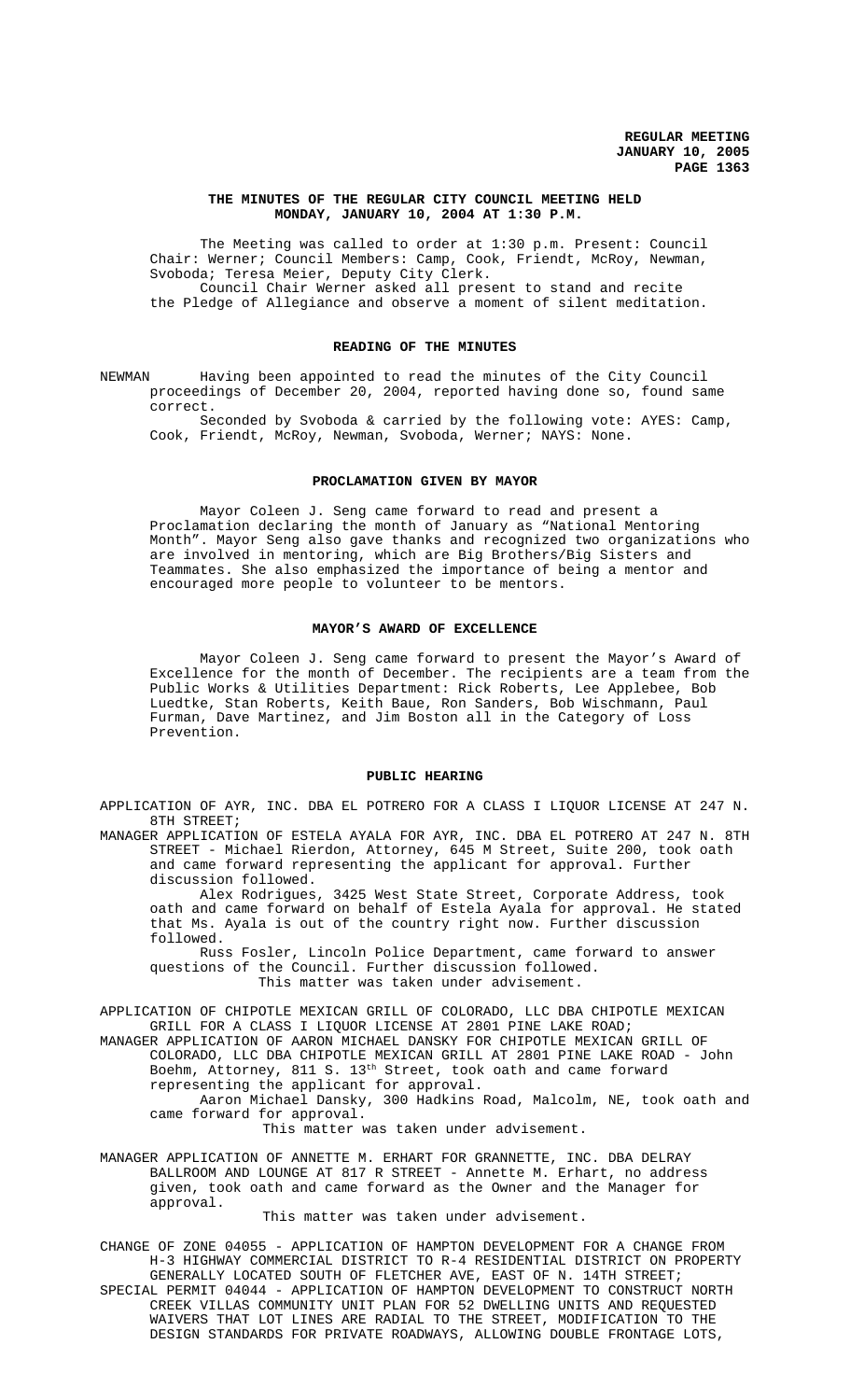REDUCE THE MINIMUM LOT DEPTH ALONG A MAJOR ROAD, AND REDUCTION OF THE REAR YARD SETBACK, ON PROPERTY GENERALLY LOCATED SOUTH OF FLETCHER AVE., EAST OF N. 14TH STREET - Jason Thiellen, Engineering Design Consultants, 1135 "M" Street, came forward for approval.

J.R. Brown, 5501 Rockford Drive, came forward to state his concerns on how this development will have an impact on their neighborhood. Further discussion followed. This matter was taken under advisement.

SPECIAL PERMIT 1999A - APPLICATION OF LINCOLN FEDERAL BANCORP TO AMEND WILDERNESS HILLS COMMUNITY UNIT PLAN TO ADJUST THE REAR SETBACK TO ZERO FEET FOR LOTS 9-23, BLOCK 2; ADJUST THE REAR SETBACK TO FIVE FEET FOR LOTS 8-34, BLOCK 7; WAIVE THE MAXIMUM LOT WIDTH TO DEPTH RATIO; WAIVE THE MINIMUM LOT DEPTH; AND TO ALLOW DOUBLE FRONTAGE LOTS FOR AN ATTACHED SINGLE FAMILY AND TOWN HOME DEVELOPMENT OF APPROXIMATELY 66 UNITS BETWEEN WILDERNESS HILLS BLVD. AND WHISPERING WIND BLVD., ON PROPERTY GENERALLY LOCATED NORTHEAST OF THE INTERSECTION OF S. 27TH STREET AND WHISPERING WIND BLVD - Jason Thiellen, Engineering Design Consultants, 1135 "M" Street, came forward for approval. Further discussion followed. Ray Hill, Planning Department, came forward to answer questions of

the Council. Further discussion followed. This matter was taken under advisement.

SPECIAL PERMIT 228K - APPLICATION OF LLOYD AND DONNA HINKLEY TO AMEND THE CAPITOL BEACH WEST COMMUNITY UNIT PLAN TO REDUCE THE FRONT YARD SETBACK ON LOT 24, BLOCK 1,CAPITOL BEACH WEST ADDITION, FROM 19.5 FEET TO 15.5 FEET FOR AN ATTACHED GARAGE, ON PROPERTY GENERALLY LOCATED AT 302 W. LAKESHORE DRIVE - Donna Hinkley, 302 W. Lakeshore Drive, came forward for approval.

Glenn Cekal, 1420 "C" Street, came forward and asked questions regarding where the guest parking would be if approved. Donna Hinkey, came forward for rebuttal and to answer the questions of Mr. Cekal. Further discussion followed. This matter was taken under advisement.

MISC. 04018 - AMENDING CHAPTER 2.20 OF THE CITY OF LINCOLN DESIGN STANDARDS TO ESTABLISH SIGHT DISTANCE STANDARDS FOR RURAL BUILD-THROUGH INTERSECTIONS - Craig Groat, 4935 Huntington Avenue, came forward to state his concerns regarding the quality of roads and the quality of our traffic engineer.

This matter was taken under advisement.

COMP. PLAN CONFORMITY 04010 - ADOPTING THE 48TH AND O STREET REDEVELOPMENT PLAN GENERALLY BOUNDED BY R STREET ON THE NORTH, 48TH STREET ON THE WEST, 52ND STREET ON THE EAST, AND N STREET ON THE SOUTH, CONSISTING OF 41.7 ACRES - Wynn Hjermstad, Urban Development Department, came forward for approval of this plan. Further discussion followed.

Darl Naumann, with the Mayor's Office, came forward for approval and to answer questions regarding the revenue based on square footage. Further discussion followed.

Dana Roper, City Attorney, came forward to answer questions of the Council. Further discussion followed.

Allan Abbott, Public Works & Utilities Director, came forward to answer questions of the Council. Further discussion followed.

Russell Miller, 341 S.  $52^{\text{th}}$  Street, came forward on behalf of the Witherbee Neighborhood Association in support.

Craig Groat, 4935 Huntington Avenue, came forward in support. Fred Freytag, 530 S. 38<sup>th</sup> Street, President of the Witherbee

Neighborhood Association, came forward in support. Further discussion followed.

Erin Schmidt, 340 S. 40<sup>th</sup> Street, Vice President of the Witherbee Neighborhood Association, came forward in support. Further discussion followed.

Mark Hunzeker, Attorney, 1045 Lincoln Mall, Suite 200, came forward on behalf of his client, Julius Misle a property owner in the area, in opposition. Further discussion followed.

Glenn Cekal, 1420 "C" Street, came forward in opposition.

Joe Hampton, 3418 Cape Charles Road West, came forward and stated that the he feels the City's primary concern should be to develop an infrastructure in the area first. Further discussion followed. Wynn Hjermstad, Urban Development, came forward to answer

questions of the Council. Further discussion followed.

Allan Abbott, Public Works & Utilities, came forward to answer questions of the Council. Further discussion followed. This matter was taken under advisement.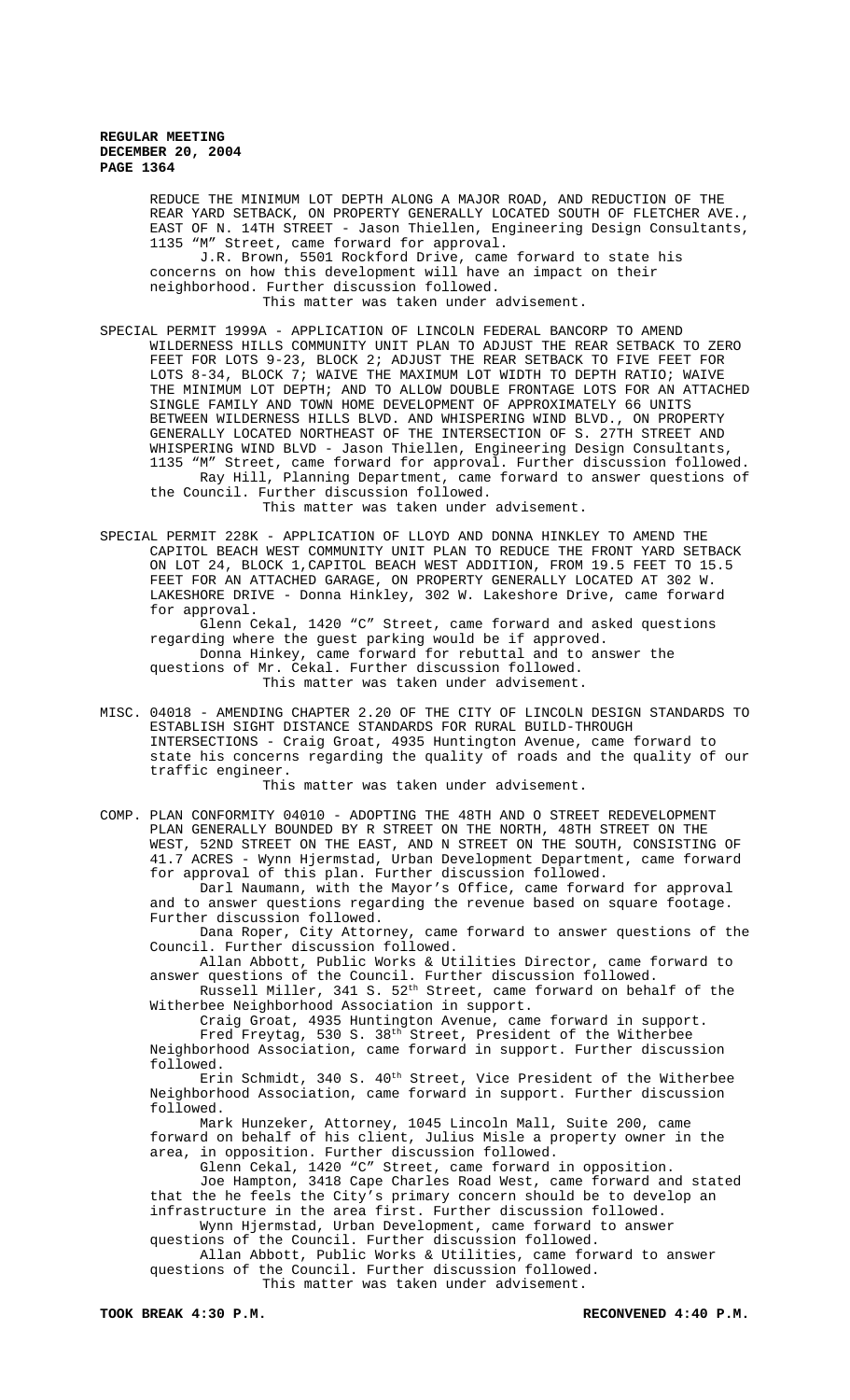COMP. PLAN AMENDMENT 04021 - AMENDING THE 2025 LINCOLN-LANCASTER COUNTY COMPREHENSIVE PLAN BY ADOPTING THE PROPOSED AIRPORT WEST SUBAREA PLAN FOR THE AREA GENERALLY FROM N.W. 27TH STREET TO N.W. 70TH STREET, FROM US HIGHWAY 34 TO US HIGHWAY 6, INCLUDING ASSOCIATED AMENDMENTS TO THE COMMUNITY FORM, BUSINESS AND COMMERCE, MOBILITY AND TRANSPORTATION, COMMUNITY FACILITIES, AND PARKS, RECREATION AND OPEN SPACE SECTIONS OF THE COMPREHENSIVE PLAN - Duncan Ross, Planning Department, came forward for approval of this plan. Further discussion followed.

Weston Furrer, 4130 N. 21<sup>st</sup> Street, came forward in support. Barbara Erickson, 3900 W. Holdrege Street, came forward in opposition. Further discussion followed.

Mark Hunzeker, Attorney, 1045 Lincoln Mall, Suite 200, came forward on behalf of his client, KLH Retirement Planning, in support. He asked the Council to consider showing the highway as commercial and not industrial. Further discussion followed.

Duncan Ross, Planning Department, came forward for rebuttal. Further discussion followed.

This matter was taken under advisement.

#### **MISCELLANEOUS BUSINESS**

Craig Groat, 4935 Huntington Avenue, came forward to state his concerns on the new rule of having the "open mike" session only on the 2<sup>nd</sup> and last Monday of the month.

This matter was taken under advisement.

# **\*\* END OF PUBLIC HEARING \*\***

# **COUNCIL ACTION**

### **LIQUOR RESOLUTIONS**

APPLICATION OF AYR, INC. DBA EL POTRERO FOR A CLASS I LIQUOR LICENSE AT 247 N. 8TH STREET - CLERK read the following resolution, introduced by Jon Camp, who moved its adoption for approval:

A-83142 BE IT RESOLVED by the City Council of the City of Lincoln, Nebraska:

That after hearing duly had as required by law, consideration of the facts of this application, the Nebraska Liquor Control Act, and the pertinent City ordinances, the City Council recommends that the application of Ayr, Inc. dba El Potrero for a Class "I" liquor license at 247 N. 8th Street, Lincoln, Nebraska, for the license period ending April 30, 2005, be approved with the condition that the premise complies in every respect with all city and state regulations. The City Clerk is directed to transmit a copy of this resolution to the Nebraska Liquor Control Commission.

Introduced by Jon Camp Seconded by Svoboda & carried by the following vote: AYES: Camp, Cook, Friendt, McRoy, Newman, Svoboda, Werner; NAYS: None.

MANAGER APPLICATION OF ESTELA AYALA FOR AYR, INC. DBA EL POTRERO AT 247 N. 8TH STREET - CLERK read the following resolution, introduced by Jon Camp, who moved its adoption for approval:

A-83143 WHEREAS, Ayr, Inc. dba El Potrero located at 247 N. 8th Street, Lincoln, Nebraska has been approved for a Retail Class "I" liquor

license, and now requests that Estela Ayala be named manager; WHEREAS, Estela Ayala appears to be a fit and proper person to

manage said business.

NOW, THEREFORE, BE IT RESOLVED by the City Council of the City of Lincoln, Nebraska:

That after hearing duly had as required by law, consideration of the facts of this application, the Nebraska Liquor Control Act, and the pertinent City ordinances, the City Council recommends that Estela Ayala be approved as manager of this business for said licensee. The City Clerk is directed to transmit a copy of this resolution to the Nebraska Liquor Control Commission.

Introduced by Jon Camp Seconded by Svoboda & carried by the following vote: AYES: Camp, Cook, Friendt, McRoy, Newman, Svoboda, Werner; NAYS: None.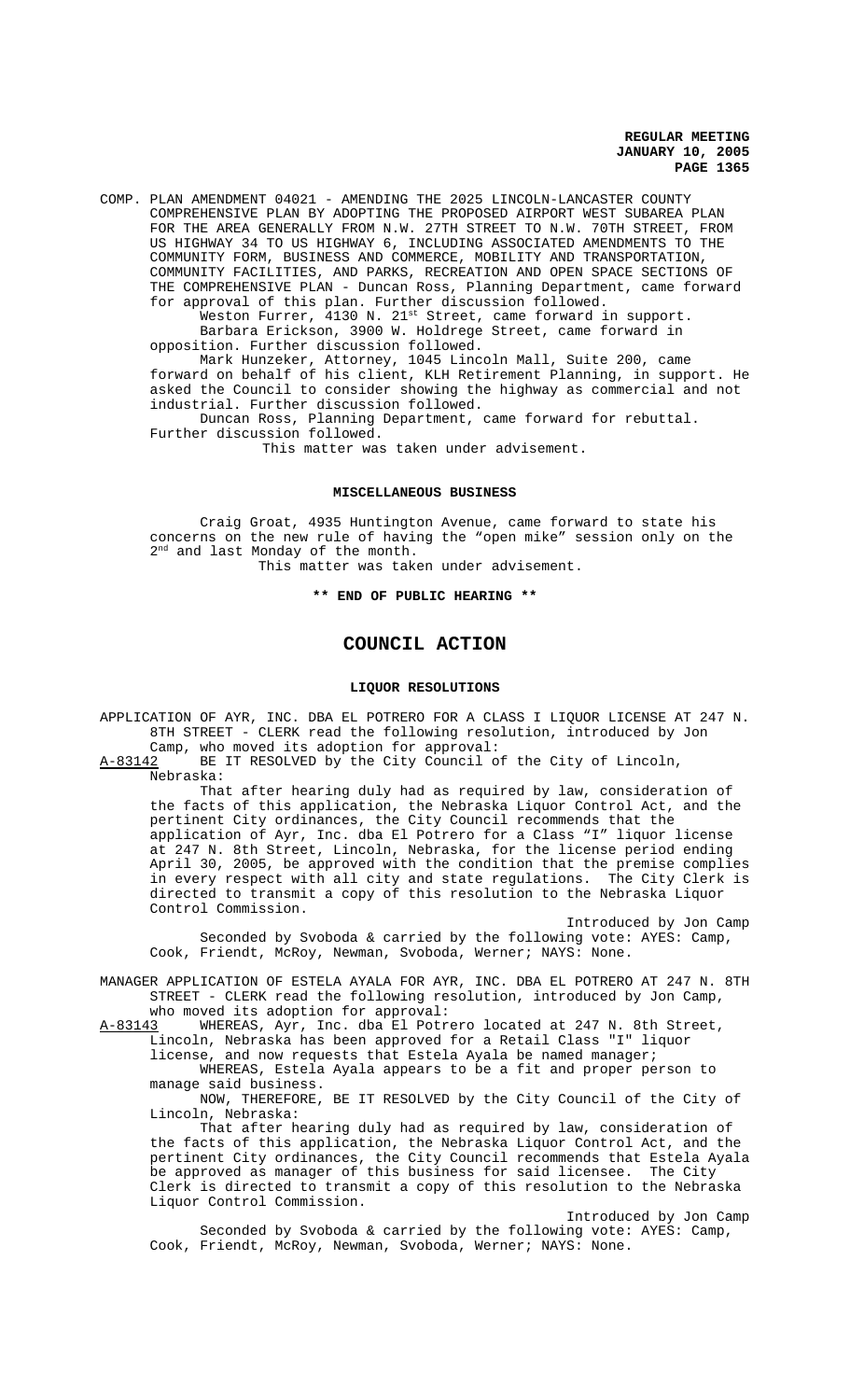APPLICATION OF CHIPOTLE MEXICAN GRILL OF COLORADO, LLC DBA CHIPOTLE MEXICAN GRILL FOR A CLASS I LIQUOR LICENSE AT 2801 PINE LAKE ROAD - CLERK read the following resolution, introduced by Jon Camp, who moved its adoption

for approval:<br><u>A-83144</u> BE IT R BE IT RESOLVED by the City Council of the City of Lincoln, Nebraska:

That after hearing duly had as required by law, consideration of the facts of this application, the Nebraska Liquor Control Act, and the pertinent City ordinances, the City Council recommends that the application of Chipotle Mexican Grill of Colorado, LLC dba Chipotle Mexican Grill for a Class "I" liquor license at 2801 Pine Lake Road, Lincoln, Nebraska, for the license period ending April 30, 2005, be approved with the condition that the premise complies in every respect with all city and state regulations. The City Clerk is directed to transmit a copy of this resolution to the Nebraska Liquor Control Commission.

Introduced by Jon Camp Seconded by Svoboda & carried by the following vote: AYES: Camp, Cook, Friendt, McRoy, Newman, Svoboda, Werner; NAYS: None.

MANAGER APPLICATION OF AARON MICHAEL DANSKY FOR CHIPOTLE MEXICAN GRILL OF COLORADO, LLC DBA CHIPOTLE MEXICAN GRILL AT 2801 PINE LAKE ROAD - CLERK read the following resolution, introduced by Jon Camp, who moved its adoption for approval:<br>A-83145 MHEREAS, Chipotl

A-83145 WHEREAS, Chipotle Mexican Grill of Colorado, LLC dba Chipotle Mexican Grill located at 2801 Pine Lake Road, Lincoln, Nebraska has been approved for a Retail Class "I" liquor license, and now requests that Aaron Michael Dansky be named manager;

WHEREAS, Aaron Michael Dansky appears to be a fit and proper person to manage said business.

NOW, THEREFORE, BE IT RESOLVED by the City Council of the City of Lincoln, Nebraska:

That after hearing duly had as required by law, consideration of the facts of this application, the Nebraska Liquor Control Act, and the pertinent City ordinances, the City Council recommends that Aaron Michael Dansky be approved as manager of this business for said licensee. The City Clerk is directed to transmit a copy of this resolution to the Nebraska Liquor Control Commission.

Introduced by Jon Camp Seconded by Svoboda & carried by the following vote: AYES: Camp, Cook, Friendt, McRoy, Newman, Svoboda, Werner; NAYS: None.

MANAGER APPLICATION OF ANNETTE M. ERHART FOR GRANNETTE, INC. DBA DELRAY BALLROOM AND LOUNGE AT 817 R STREET - CLERK read the following

resolution, introduced by Jon Camp, who moved its adoption for approval: A-83146 WHEREAS, Grannette, Inc. dba DelRay Ballroom and Lounge located at 817 R Street, Lincoln, Nebraska has been approved for a Retail Class "I" liquor license, and now requests that Annette M. Erhart be named manager;

WHEREAS, Annette M. Erhart appears to be a fit and proper person to manage said business.

NOW, THEREFORE, BE IT RESOLVED by the City Council of the City of Lincoln, Nebraska:

That after hearing duly had as required by law, consideration of the facts of this application, the Nebraska Liquor Control Act, and the pertinent City ordinances, the City Council recommends that Annette M. Erhart be approved as manager of this business for said licensee. The City Clerk is directed to transmit a copy of this resolution to the Nebraska Liquor Control Commission.

Introduced by Jon Camp Seconded by Svoboda & carried by the following vote: AYES: Camp, Cook, Friendt, McRoy, Newman, Svoboda, Werner; NAYS: None.

# **ORDINANCES - 2ND READING & ASSOCIATED RESOLUTIONS**

CHANGE OF ZONE 04055 - APPLICATION OF HAMPTON DEVELOPMENT FOR A CHANGE FROM H-3 HIGHWAY COMMERCIAL DISTRICT TO R-4 RESIDENTIAL DISTRICT ON PROPERTY GENERALLY LOCATED SOUTH OF FLETCHER AVE, EAST OF N. 14TH STREET. (IN CONNECTION W/04R-328) - CLERK read an ordinance, introduced by Annette McRoy, amending the Lincoln Zoning District Maps attached to and made a part of Title 27 of the Lincoln Municipal code, as provided by Section part of fitte 2. of the *and code*, by changing the boundaries of the districts established and shown thereon, the second time.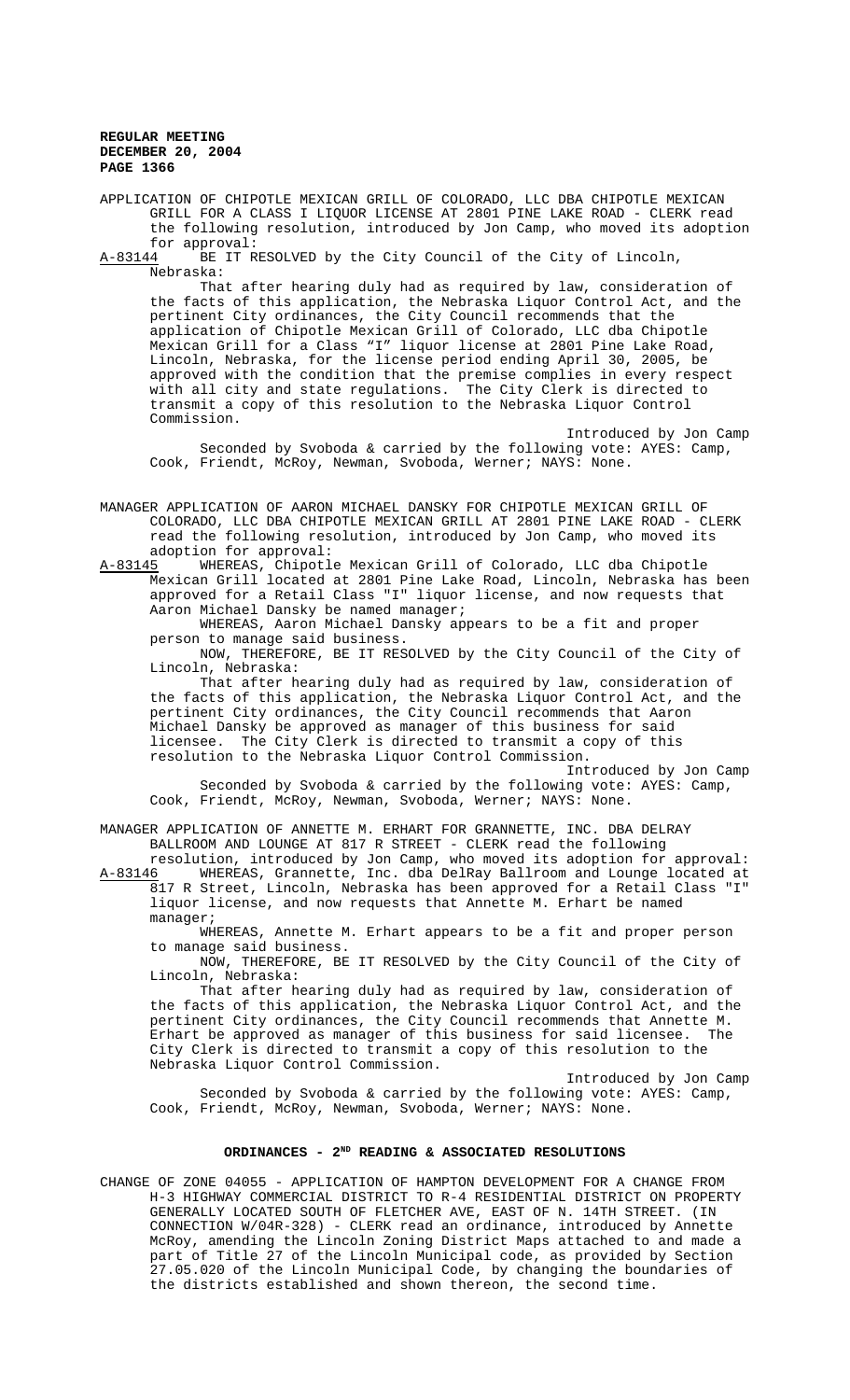SPECIAL PERMIT 04044 - APPLICATION OF HAMPTON DEVELOPMENT TO CONSTRUCT NORTH CREEK VILLAS COMMUNITY UNIT PLAN FOR 52 DWELLING UNITS AND REQUESTED WAIVERS THAT LOT LINES ARE RADIAL TO THE STREET, MODIFICATION TO THE DESIGN STANDARDS FOR PRIVATE ROADWAYS, ALLOWING DOUBLE FRONTAGE LOTS, REDUCE THE MINIMUM LOT DEPTH ALONG A MAJOR ROAD, AND REDUCTION OF THE REAR YARD SETBACK, ON PROPERTY GENERALLY LOCATED SOUTH OF FLETCHER AVE., EAST OF N. 14TH STREET. (In connection w/04-222) (Action Date: 1/24/05)

## **RESOLUTIONS**

- SPECIAL PERMIT 1999A APPLICATION OF LINCOLN FEDERAL BANCORP TO AMEND WILDERNESS HILLS COMMUNITY UNIT PLAN TO ADJUST THE REAR SETBACK TO ZERO FEET FOR LOTS 9-23, BLOCK 2; ADJUST THE REAR SETBACK TO FIVE FEET FOR LOTS 8-34, BLOCK 7; WAIVE THE MAXIMUM LOT WIDTH TO DEPTH RATIO; WAIVE THE MINIMUM LOT DEPTH; AND TO ALLOW DOUBLE FRONTAGE LOTS FOR AN ATTACHED SINGLE FAMILY AND TOWN HOME DEVELOPMENT OF APPROXIMATELY 66 UNITS BETWEEN WILDERNESS HILLS BLVD. AND WHISPERING WIND BLVD., ON PROPERTY GENERALLY LOCATED NORTHEAST OF THE INTERSECTION OF S. 27TH STREET AND WHISPERING WIND BLVD - PRIOR to reading:<br>SVOBODA Moved to amend Bill No. 04R-329 in
- SVOBODA Moved to amend Bill No. 04R-329 in the following manner: on page 1, line 3, delete the word "zero" and insert in lieu thereof the word "<u>five</u>"; on page 3, line 2, delete the word "zero" and insert in lieu thereof the word "five"; and on page 3, line 12, delete the word "zero" and insert in lieu thereof the word "five".
- Seconded by Cook & carried by the following vote: AYES: Camp, Cook, Friendt, McRoy, Newman, Svoboda, Werner; NAYS: None. CLERK Read the following resolution, introduced by Annette McRoy, who

moved its adoption:

A-83147 WHEREAS, Lincoln Federal Bancorp, Inc. has submitted an application designated as Special Permit No. 1999A for authority to amend Wilderness Hills Community Unit Plan to adjust the rear setback to five zero feet for Lots 9-23, Block 2; adjust the rear setback to five feet for Lots 8-34, Block 7; waive the maximum lot width to depth ratio; waive the minimum lot depth; and to allow double frontage lots for an attached single family and town home development of approximately 66 units between Wilderness Hills Boulevard and Whispering Wind Boulevard, on property located northeast of the intersection of South 27th Street and Whispering Wind Boulevard, and legally described to wit: Lots 5, 14, and 15, and portions of Lots 12, 16, 17,

20, 36, 37, 38, and 39, Irregular Tracts, located in the Northwest and Southwest Quarters of Section 30, Township 9 North, Range 7 East of the 6th P.M., Lancaster County, Nebraska and being more particularly described as follows:

Referring to the north quarter corner of said Section 30; thence on the north line of said Section 30, south 88 degrees 46 minutes 00 seconds west, 99.88 feet; thence south 01 degrees 14 minutes 00 seconds east, 50.00 feet to the point of beginning; thence south 00 degrees 09 minutes 12 seconds east, 162.04 feet; thence south 08 degrees 06 minutes 52 seconds west, 135.60 feet; thence southerly on a 2,030.00 foot radius curve to the right, an arc length of 891.45 feet (long chord bears south 12 degrees 25 minutes 37 seconds west, 884.31 feet); thence south 25 degrees 00 minutes 27 seconds west, 151.66 feet; thence south 69 degrees 21 minutes 56 seconds east, 11.75 feet; thence south 20 degrees 38 minutes 04 seconds west, 87.05 feet; thence north 68 degrees 48 minutes 48 seconds west, 5.00 feet; thence north 69 degrees 21 minutes 56 seconds west, 10.70 feet; thence westerly on a 2,558.00 foot radius curve to the left, an arc length of 771.00 feet (long chord bears north 78 degrees 00 minutes 00 seconds west, 768.08 feet); thence south 13 degrees 28 minutes 51 seconds east, 221.71 feet; thence south 12 degrees 35 minutes 31 seconds east, 83.37 feet; thence south 02 degrees 58 minutes 55 seconds east, 79.47 feet; thence south 00 degrees 07 minutes 52 seconds east, 558.72 feet; thence south 89 degrees 56 minutes 50 seconds west, 120.00 feet; thence south 00 degrees 07 minutes 52 seconds east, 15.60 feet; thence south 89 degrees 52 minutes 08 seconds west, 360.00 feet; thence north 00 degrees 07 minutes 52 seconds west, 5.02 feet; thence south 89 degrees 52 minutes 08 seconds west, 120.00 feet; thence south 00 degrees 07 minutes 52 seconds east, 489.87 feet; thence westerly on a 1,970.00 foot radius curve to the left, an arc length of 77.65 feet (long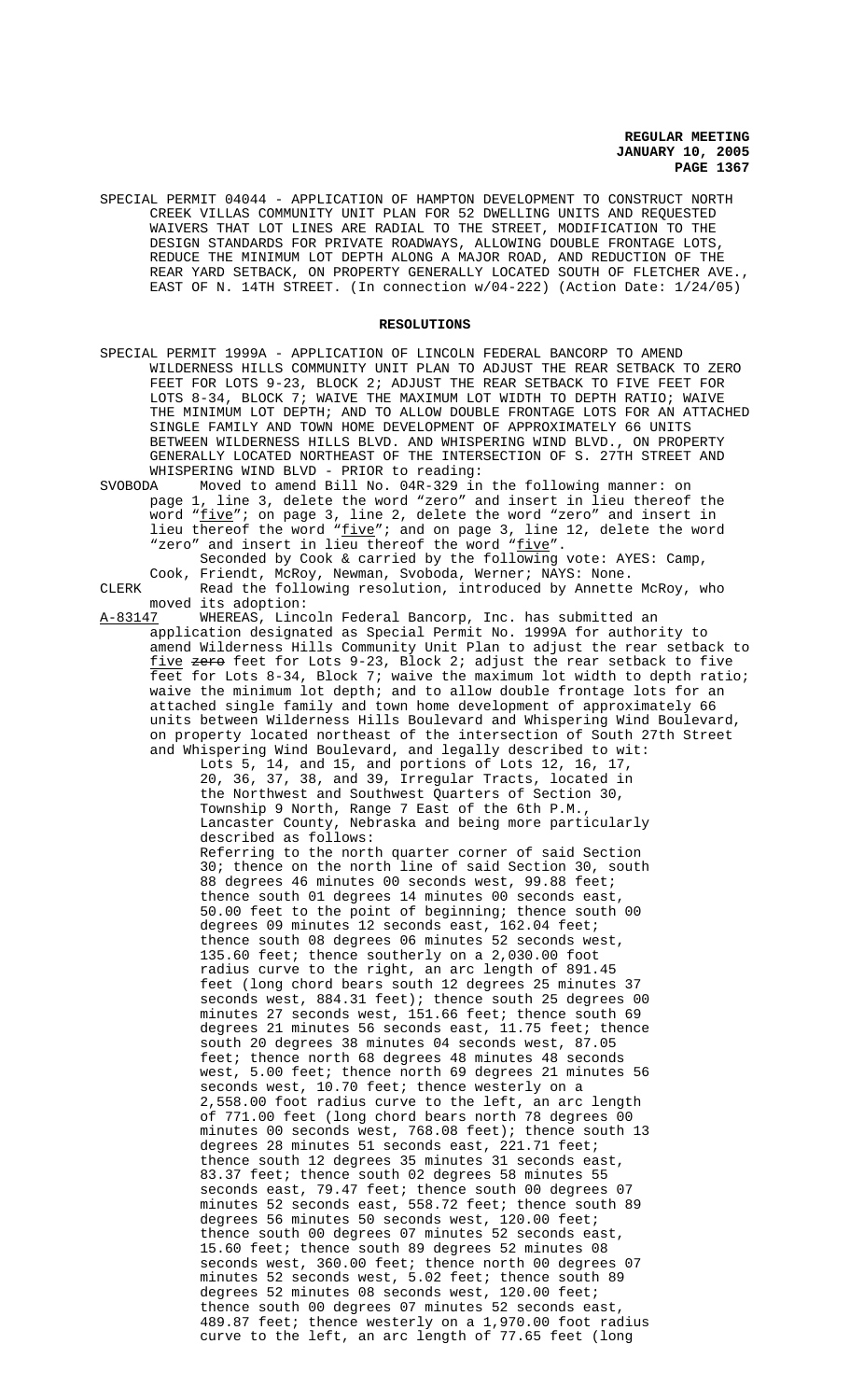chord bears south 83 degrees 06 minutes 17 seconds west, 77.65 feet); thence south 81 degrees 58 minutes 32 seconds west, 319.63 feet; thence south 80 degrees 07 minutes 47 seconds west, 303.80 feet; thence north 89 degrees 57 minutes 32 seconds west, 220.27 feet; thence north 00 degrees 00 minutes 43 seconds west, 102.16 feet; thence north 00 degrees 02 minutes 55 seconds west, 1,352.52 feet; thence north 89 degrees 56 minutes 47 seconds east, 263.56 feet; thence easterly on a 400.00 foot radius curve to the left, arc length of 104.72 feet (long chord bears north 82 degrees 20 minutes 48 seconds east, 104.42 feet); thence north 74 degrees 50 minutes 48 seconds east, 296.69 feet; thence easterly on a 1,286.72 foot radius curve to the right, an arc length of 325.25 feet (long chord bears north 82 degrees 36 minutes 18 seconds east, 324.38 feet); thence north 89 degrees 50 minutes 47 seconds east, 305.69 feet; thence easterly on a 2,600.00 foot radius curve to the right, an arc length of 361.29 feet (long chord bears south 86 degrees 10 minutes 21 seconds east, 361.00 feet); thence north 17 degrees 23 minutes 24 seconds east, 419.85 feet; thence northerly on a 530.00 foot radius curve to the left, an arc length of 162.28 feet (long chord bears north 08 degrees 37 minutes 06 seconds east, 161.65 feet); thence north 00 degrees 09 minutes 12 seconds west, 619.62 feet; thence north 88 degrees 46 minutes 00 seconds east, 707.81 feet to the point of beginning; containing 2,783,855.63 square feet (63.91 acres) more or less;

WHEREAS, the real property adjacent to the area included within the site plan for this amended community unit plan will not be adversely affected; and

WHEREAS, said site plan together with the terms and conditions hereinafter set forth are consistent with the intent and purpose of Title 27 of the Lincoln Municipal Code to promote the public health, safety, and general welfare.

NOW, THEREFORE, BE IT RESOLVED by the City Council of the City of Lincoln, Nebraska:

That the application of Lincoln Federal Bancorp, Inc., hereinafter referred to as "Permittee", to amend Wilderness Hills Community Unit Plan to adjust the rear setback to *five zero* feet for Lots 9-23, Block 2; adjust the rear setback to five feet for Lots 8-34, Block 7; waive the maximum lot width to depth ratio; waive the minimum lot depth; and to allow double frontage lots for an attached single family and town home development of approximately 66 units between Wilderness Hills Boulevard and Whispering Wind Boulevard, on the property legally described above, be and the same is hereby granted under the provisions of Section 27.63.320 and Chapter 27.65 of the Lincoln Municipal Code upon condition that construction and operation of said community unit plan be in strict compliance with said application, the site plan, and the following additional express terms, conditions, and requirements:

1. This permit approves the amendment to the Wilderness Hills CUP to adjust the rear setback to <u>five</u> <del>zero</del> feet for Lots 9-23, Block 2 and to five feet for Lots 8-34, Block 7, to waive the minimum lot depth for Lot 8, Block 2, and to allow Lots 1-5, Block 2 to have double frontage.

- 2. Final plats will be approved by the Planning Director after: a. The Subdivider has completed or posted a surety to guarantee the completion of the public streets, private roadway improvements, sidewalks, sanitary sewer system, water system, drainage facilities, land preparation and grading, sediment and erosion control measures, storm water detention/retention facilities, drainage way improvements, street lights, landscaping screens, street trees, temporary turnarounds and barricades, and street name signs.
	- b. The Subdivider has posted a security to guarantee the required impact fee facility contributions required pursuant to the Annexation Agreement.
	- c. The Subdivider has signed an agreement that binds the Subdivider and Subdivider's successors and assigns:<br>i. To complete the street paving of public stree To complete the street paving of public streets shown on the final plat within two (2) years
		- following the approval of the final plat.
		- ii. To complete the paving of private roadways shown on the final plat within two (2) years following the approval of this final plat.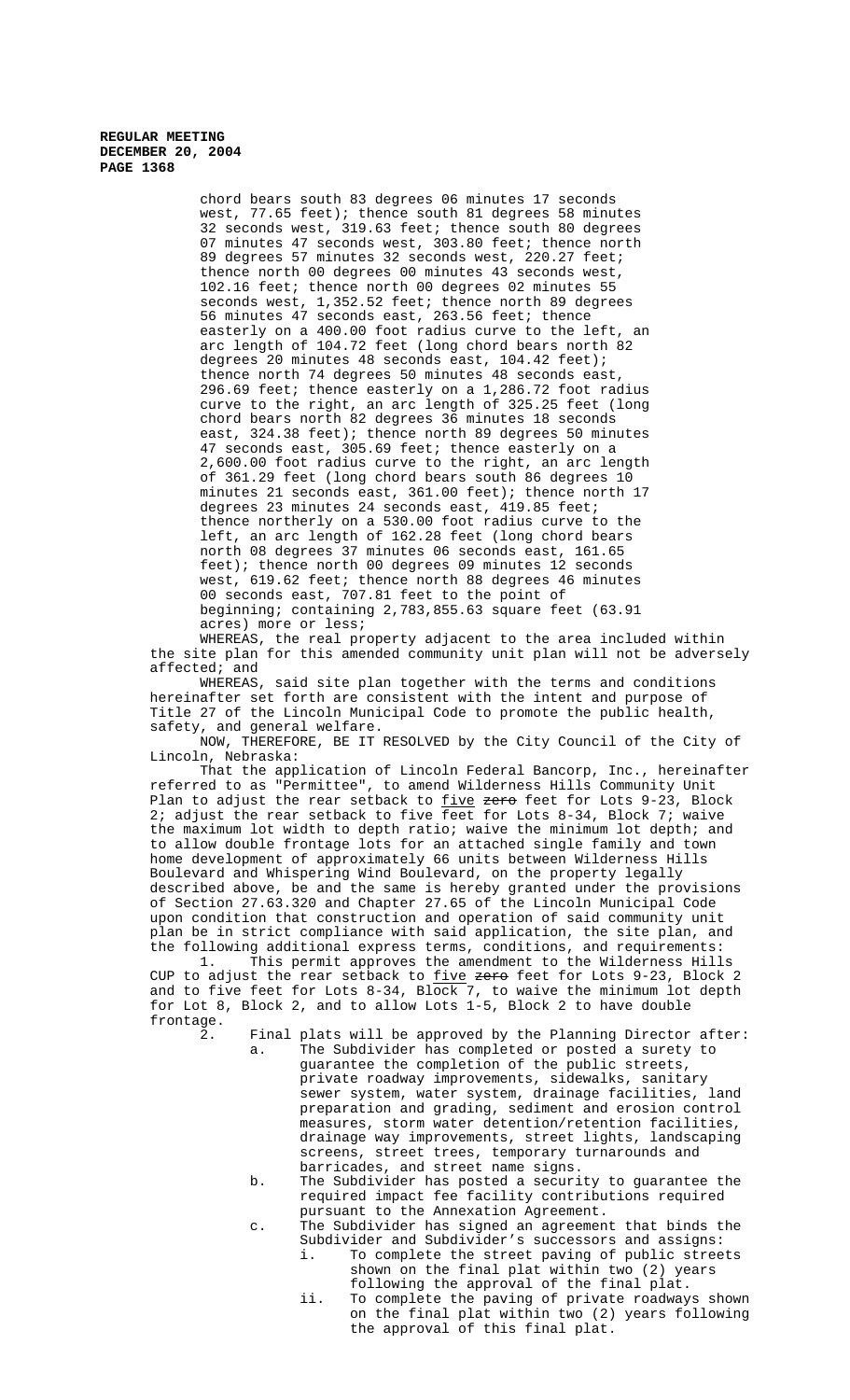- iii. To complete the installation of sidewalks along both sides of the streets as shown on the final plat within four (4) years following the approval of the final plat.
- iv. To construct the sidewalk in the pedestrian way easements in Outlots C and D at the same time as Keystone Drive is paved and to agree that no building permit shall be issued for construction on Lot 9, Block 2 and Lot 8, Block 7 until such time as the sidewalk in the pedestrian way easement is constructed.
- v. To complete the public water distribution system to serve this plat within two (2) years following the approval of the final plat.
- vi. To complete the public wastewater collection system to serve this plat within two (2) years following the approval of the final plat.
- vii. To complete the enclosed public drainage facilities shown on the approved drainage study to serve this plat within two (2) years following the approval of the final plat.
- viii. To complete the enclosed private drainage facilities shown on the approved drainage study to serve this plat within two (2) years following the approval of the final plat.
- ix. To complete land preparation including storm water detention/retention facilities and open drainageway improvements to serve this plat prior to the installation of utilities and improvements but not more than two (2) years following the approval of the final plat
- x. To complete the installation of public street lights within this plat within two (2) years following the approval of the final plat.
- xi. To complete the installation of private street lights within this plat within two (2) years following the approval of the final plat.
- xii. To complete the planting of the street trees within this plat within four (4) years following the approval of the final plat.
- xiii. To complete the planting of the landscape screen within this plat within two (2) years following the approval of the final plat.
- xiv. To complete the installation of the street name signs within two (2) years following the approval of the final plat.
- xv. To timely complete any other public or private improvement or facility required by Chapter 26.23 (Development Standards) of the Land Subdivision Ordinance which has not been waived, but inadvertently may have been omitted from the above list of required improvements.
- xvi. To submit to the Director of Public Works a plan showing proposed measures to control sedimentation and erosion and the proposed method to temporarily stabilize all graded land for approval.
- xvii. To complete the public and private improvements shown on the Community Unit Plan.
- xviii. To retain ownership of or the right of entry to the outlots in order to maintain the outlots and private improvements on a permanent and continuous basis and to maintain the plants in the medians and islands on a permanent and continuous basis. However, the subdivider may be relieved and discharged of this maintenance obligation upon creating, in writing, a permanent and continuous association of property owners who would be responsible for said permanent and continuous maintenance. The subdivider shall not be relieved of such maintenance obligation until the private improvements have been satisfactorily installed and the documents creating the association have been reviewed and approved by the City Attorney and filed of record with the Register of Deeds.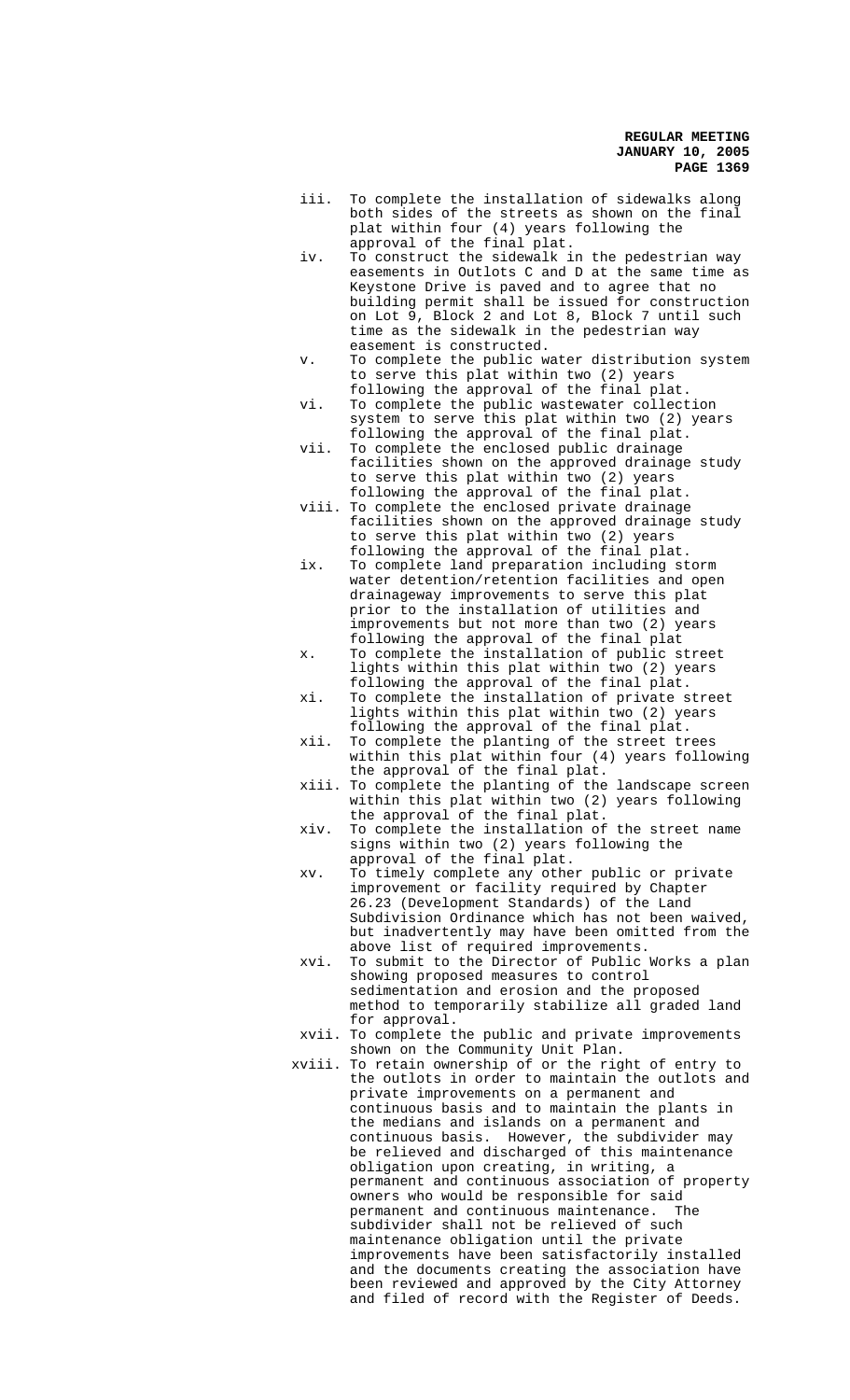- xix. To continuously and regularly maintain the street trees along the private roadways and landscape screens.
- xx. To submit to the lot buyers and home builders a copy of the soil analysis.
- xxi. To pay all design, engineering, labor, material, inspection, and other improvement costs
- xxii. To comply with the provisions of the Land Preparation and Grading requirements of the Land Subdivision Ordinance.
- xxiii. To perpetually maintain the sidewalks in the pedestrian way easements on Outlots C and D at their own cost and expense.
- xxiv. To properly and continuously maintain and supervise the private facilities which have common use or benefit, and to recognize that there may be additional maintenance issues or costs associated with providing for the proper functioning of storm water detention/retention facilities as they were designed and constructed within the development, and that these are the responsibility of the Subdivider.
- xxv. To relinquish the right of direct vehicular access to South 27<sup>th</sup> Street and Yankee Hill Road except as shown on the plat.
- 3. Before receiving building permits:

a. The Permittee must submit an acceptable, revised and reproducible final plan including five copies.

b. The construction plans must conform to the approved plans.

c. Final plats within this community unit plan must be approved by the City.

4. Before occupying the dwelling units all development and construction must be completed in conformance with the approved plans.<br>5.

All privately-owned improvements must be permanently maintained by the Permittee or an appropriately established association of property owners approved by the City Attorney. 6. The site plan approved by this permit shall be the basis for all interpretations of setbacks, yards, locations of buildings, location of parking and circulation elements, and similar matters. The terms, conditions, and requirements of this resolution shall be binding and obligatory upon the Permittee, its successors, and assigns. The building official shall report violations to the City Council which may revoke the special permit or take such other action as may be necessary to gain compliance. 8. The Permittee shall sign and return the City's letter of acceptance to the City Clerk within 30 days following approval of the special permit, provided, however, said 30-day period may be extended up to six months by administrative amendment. The City Clerk shall file a copy of the resolution approving the special permit and the letter of acceptance with the Register of Deeds, filing fees therefor to be paid in advance by the Permittee. 9. The site plan as approved with this resolution voids and supersedes all previously approved site plans, however all resolutions approving previous permits remain in force unless specifically amended by this resolution.

Introduced by Annette McRoy Seconded by Friendt & carried by the following vote: AYES: Camp, Cook, Friendt, McRoy, Newman, Svoboda, Werner; NAYS: None.

- SPECIAL PERMIT 228K APPLICATION OF LLOYD AND DONNA HINKLEY TO AMEND THE CAPITOL BEACH WEST COMMUNITY UNIT PLAN TO REDUCE THE FRONT YARD SETBACK ON LOT 24, BLOCK 1,CAPITOL BEACH WEST ADDITION, FROM 19.5 FEET TO 15.5 FEET FOR AN ATTACHED GARAGE, ON PROPERTY GENERALLY LOCATED AT 302 W. LAKESHORE DRIVE - CLERK read the following resolution, introduced by Annette McRoy, who moved its adoption:
- A-83148 WHEREAS, Lloyd and Donna Hinkley have submitted an application designated as Special Permit No. 228K for authority to amend the Capitol Beach West Community Unit Plan to reduce the front yard setback from 19.5 feet to 15.5 feet in order to construct a new dwelling with an attached garage that extends into the required front yard on property located at 302 W. Lakeshore Drive, and legally described to wit: Lot 24, Block 1, Capitol Beach West Addition located in the NE 1/4 of Section 21, Township 10 North, Range 6 East, Lancaster County, Nebraska;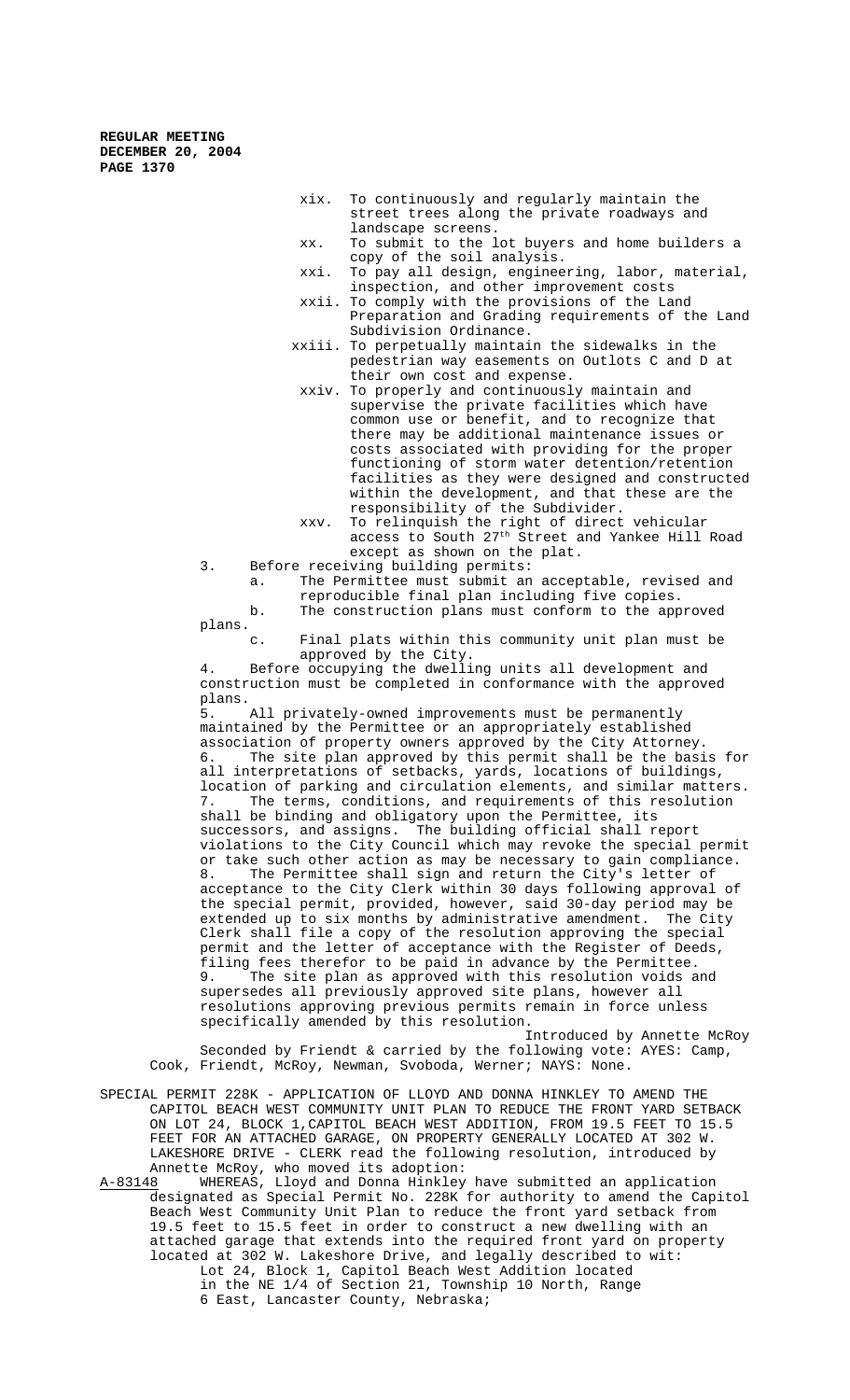WHEREAS, the real property adjacent to the area included within the site plan for this amendment to the CUP to allow the attached garage will not be adversely affected; and

WHEREAS, said site plan together with the terms and conditions hereinafter set forth are consistent with the intent and purpose of Title 27 of the Lincoln Municipal Code to promote the public health, safety, and general welfare.

NOW, THEREFORE, BE IT RESOLVED by the City Council of the City of Lincoln, Nebraska:

That the application of Lloyd and Donna Hinkley, hereinafter referred to as "Permittee", to construct an attached garage to their new dwelling on the property legally described above, be and the same is hereby granted under the provisions of Section 27.63.320 and Chapter 27.65 of the Lincoln Municipal Code upon condition that construction and operation of said dwelling unit and garage be in strict compliance with said application, the site plan, and the following additional express terms, conditions, and requirements:

1. This permit approves a reduction in the front yard from 19.5 feet to 15.5 feet, but not less than 22 feet from garage to curb.

- 2. Before receiving building permits:
	- a. The Permittee must submit an acceptable, revised, and reproducible final plan including five copies. b. The construction plans must conform to the approved
		- plans.

3. Before occupying this dwelling unit all development and construction must conform to the approved plans. 4. The site plans approved by this permit shall be the basis for all interpretations of setbacks, yards, locations of

buildings, location of parking and circulation elements, and similar matters.

5. The terms, conditions, and requirements of this resolution shall be binding and obligatory upon the Permittee, its successors, and assigns. The building official shall report violations to the City Council which may revoke the special permit or take such other action as may be necessary to gain compliance.<br>6. The Permittee shall sign and return the City's letter of The Permittee shall sign and return the City's letter of acceptance to the City Clerk within 30 days following approval of the special permit, provided, however, said 30-day period may be extended up to six months by administrative amendment. The City Clerk shall file a copy of the resolution approving the special permit and the letter of acceptance with the Register of Deeds, filing fees therefor to be paid in advance by the Permittee. 7. The site plan approved with this resolution voids and supersedes all previously approved site plans, however all resolutions approving previous permits remain in force unless specifically amended by this resolution.

Introduced by Annette McRoy Seconded by Svoboda & carried by the following vote: AYES: Camp, Cook, Friendt, McRoy, Newman, Svoboda, Werner; NAYS: None.

MISC. 04018 - AMENDING CHAPTER 2.20 OF THE CITY OF LINCOLN DESIGN STANDARDS TO ESTABLISH SIGHT DISTANCE STANDARDS FOR RURAL BUILD-THROUGH INTERSECTIONS - CLERK read the following resolution, introduced by Annette McRoy, who moved its adoption:

A-83149 WHEREAS, the City of Lincoln has previously adopted the City of Lincoln Design Standards by Resolution No. A-80518; and

WHEREAS, a text change to the Design Standards is necessary under Chapter 2.20 - Rural Public and Intermediate BTA Public Street Design Standards; to revise Section 3.3.1.c to revise unobstructed sight distance design requirements for intersections on curvilinear streets to correspond with those for Urban Public Streets.

NOW, THEREFORE, BE IT RESOLVED by the City Council of the City of Lincoln, Nebraska:

That Chapter 2.20, Section 3.3.1.c of the City of Lincoln Design Standards, adopted by the City Council on November 6, 2000 by Resolution No. A-80518, be and the same is hereby amended to read as shown on Attachment "A" which is attached hereto and incorporated herein by reference.

Introduced by Annette McRoy Seconded by Svoboda & carried by the following vote: AYES: Camp, Cook, Friendt, McRoy, Newman, Svoboda, Werner; NAYS: None.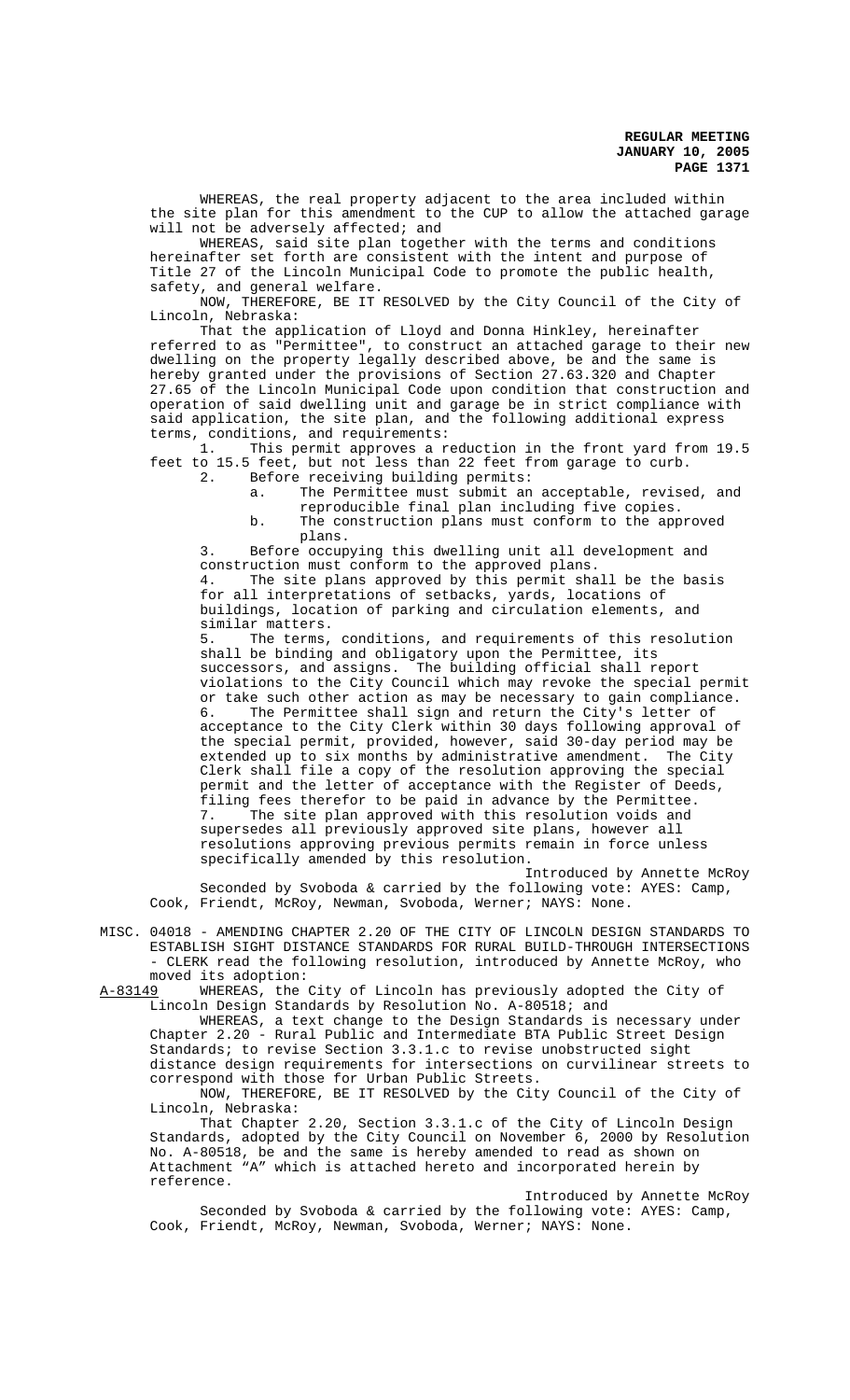- COMP. PLAN CONFORMITY 04010 ADOPTING THE 48TH AND O STREET REDEVELOPMENT PLAN GENERALLY BOUNDED BY R STREET ON THE NORTH, 48TH STREET ON THE WEST, 52ND STREET ON THE EAST, AND N STREET ON THE SOUTH, CONSISTING OF 41.7 ACRES - PRIOR to reading:<br>NEWMAN Placed on pending for 2
- Placed on pending for 2 weeks to  $1/24/05$  with action only. Seconded by Friendt & carried by the following vote: AYES: Cook, Friendt, Newman, Svoboda, Werner; NAYS: Camp, McRoy.
- COMP. PLAN AMENDMENT 04021 AMENDING THE 2025 LINCOLN-LANCASTER COUNTY COMPREHENSIVE PLAN BY ADOPTING THE PROPOSED AIRPORT WEST SUBAREA PLAN FOR THE AREA GENERALLY FROM N.W. 27TH STREET TO N.W. 70TH STREET, FROM US HIGHWAY 34 TO US HIGHWAY 6, INCLUDING ASSOCIATED AMENDMENTS TO THE COMMUNITY FORM, BUSINESS AND COMMERCE, MOBILITY AND TRANSPORTATION, COMMUNITY FACILITIES, AND PARKS, RECREATION AND OPEN SPACE SECTIONS OF THE COMPREHENSIVE PLAN - PRIOR to reading:
- CAMP Placed on pending for 3 weeks to 1/31/05 with action only. Seconded by Friendt & carried by the following vote: AYES: Camp, Cook, Friendt, McRoy, Newman, Svoboda, Werner; NAYS: None.
- SETTING THE HEARING DATE OF MONDAY, JANUARY 24, 2005, AT 1:30 PM FOR APPLICATION OF JERRY AND SANDI IRWIN DBA FOXY LADY FOR AN ADDITION TO THEIR LICENSED PREMISE FOR A BEER GARDEN APPROXIMATELY 15 FEET BY 20 FEET ON THE SOUTH SIDE OF THEIR LICENSED PREMISE LOCATED AT 1823 "O" STREET - CLERK read the following resolution, introduced by Patte Newman, who moved its adoption:<br>A-83150 BE IT RESOLVED by the Cit
- BE IT RESOLVED by the City Council, of the City of Lincoln, that a hearing date is hereby set for Monday, January 24, 2005, at 1:30 p.m. or as soon thereafter as possible in the City Council Chambers, County-City Building, 555 S. 10<sup>th</sup> St., Lincoln, NE, for the Application of Jerry and Sandra Irwin dba Foxy Lady for an addition to their licensed premise for a beer garden approximately 15 feet by 20 feet on the south side of their licensed premise located at 1823 "O" Street.

If the Police Dept. is unable to complete the investigation by said time, a new hearing date will be set.

Introduced by Patte Newman Seconded by Svoboda & carried by the following vote: AYES: Camp, Cook, Friendt, McRoy, Newman, Svoboda, Werner; NAYS: None.

- SETTING THE HEARING DATE OF MONDAY, JANUARY 24, 2005, AT 1:30 PM APPLICATION OF GEEMAX INC DBA THE N-ZONE FOR AN ADDITION TO THEIR LICENSED PREMISE FOR A BEER GARDEN APPROXIMATELY 11 FEET BY 9 FEET ON THE NORTH SIDE OF THEIR LICENSED PREMISE LOCATED AT 728 "Q" STREET - CLERK read the following resolution, introduced by Patte Newman, who moved its adoption:
- A-83151 BE IT RESOLVED by the City Council, of the City of Lincoln, that a hearing date is hereby set for Monday, January 24, 2005, at 1:30 p.m. or as soon thereafter as possible in the City Council Chambers, County-City Building, 555 S. 10<sup>th</sup> ST., Lincoln, NE, for the Application of Geemax Inc dba The N-Zone for an addition to their licensed premise for a beer garden approximately 11 feet by 9 feet on the north side of their licensed premise located at 728 "Q" Street.

If the Police Dept. is unable to complete the investigation by said time, a new hearing date will be set.

Introduced by Patte Newman Seconded by Svoboda & carried by the following vote: AYES: Camp, Cook, Friendt, McRoy, Newman, Svoboda, Werner; NAYS: None.

- SETTING THE HEARING DATE OF MONDAY, JANUARY 24, 2005, AT 1:30 PM APPLICATION OF CARPCORP DBA LIBATIONS, TOO... FOR AN ADDITION TO THEIR LICENSE PREMISE FOR A BEER GARDEN APPROXIMATELY 10 FEET BY 27 FEET TO THE WEST SIDE OF THEIR LICENSED PREMISE LOCATED AT 5310 S. 56TH STREET, SUITE 1 -CLERK read the following resolution, introduced by Patte Newman, who
- moved its adoption:<br>A-83152 BE IT RESOLVE BE IT RESOLVED by the City Council, of the City of Lincoln, that a hearing date is hereby set for Monday, January 24, 2005, at 1:30 p.m. or as soon thereafter as possible in the City Council Chambers, County-City Building, 555 S. 10<sup>th</sup> St., Lincoln, NE, for the Application of Carpcorp dba Libations, Too...for an addition to their licensed premise for a beer garden approximately 10 feet by 27 feet to the west side of their licensed premise located at 5310 S. 56th Street.

If the Police Dept. is unable to complete the investigation by said time, a new hearing date will be set.

Introduced by Patte Newman Seconded by Svoboda & carried by the following vote: AYES: Camp, Cook, Friendt, McRoy, Newman, Svoboda, Werner; NAYS: None.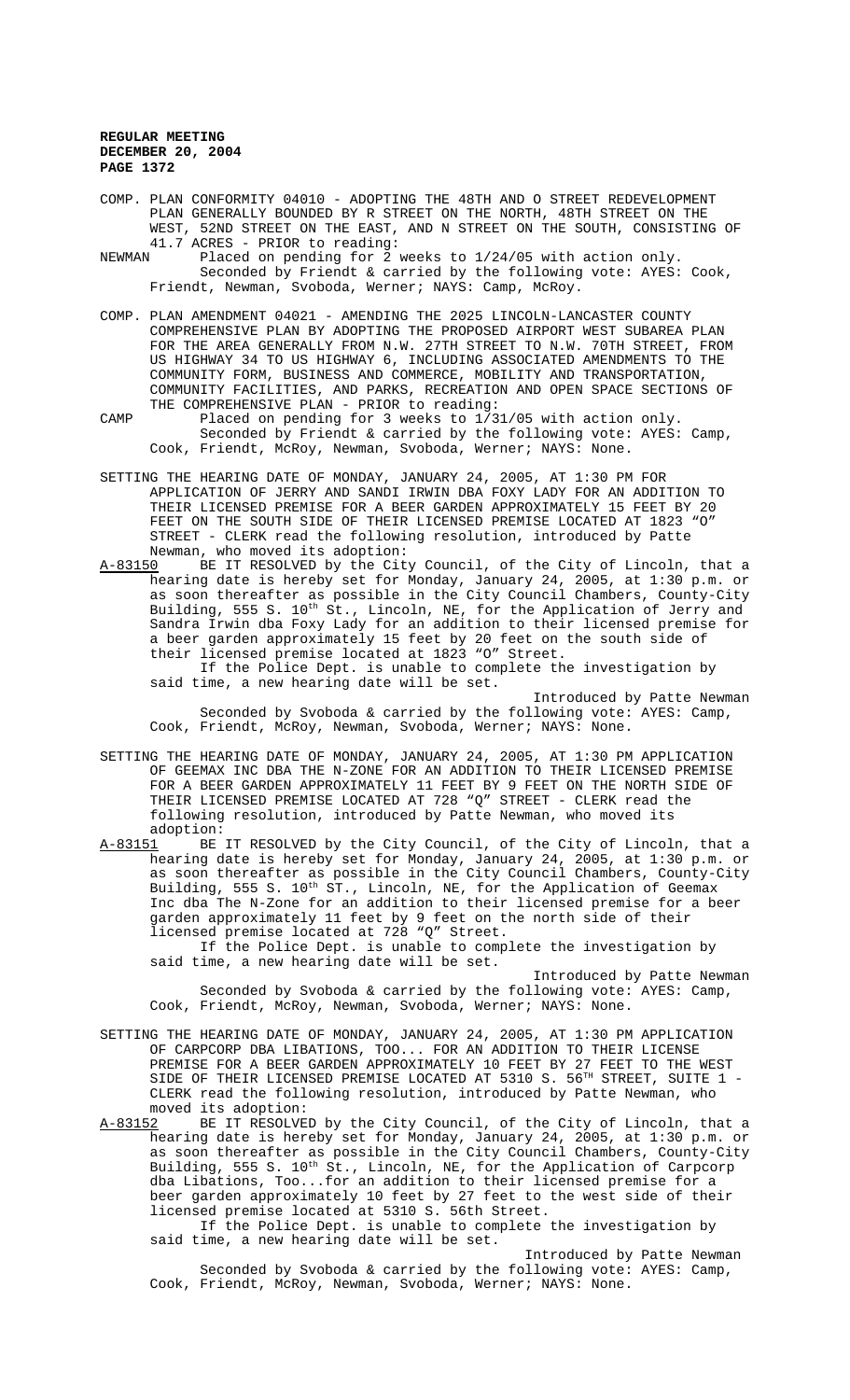SETTING THE HEARING DATE OF MONDAY, JANUARY 24, 2005, AT 1:30 PM APPLICATION OF HYVEE INC DBA HYVEE #5 FOR A CLASS C LIQUOR LICENSE LOCATED AT 7151 STACY LANE - CLERK read the following resolution, introduced by Patte Newman, who moved its adoption:<br>A-83153 BE IT RESOLVED by the Cit

BE IT RESOLVED by the City Council, of the City of Lincoln, that a hearing date is hereby set for Monday, January 24, 2005, at 1:30 p.m. or as soon thereafter as possible in the City Council Chambers, County-City Building, 555 S. 10<sup>th</sup> St., Lincoln, NE, for the Application of HyVee Inc dba HyVee #5 for a Class C Liquor License located at 7151 Stacy Lane. If the Police Dept. is unable to complete the investigation by said time, a new hearing date will be set.

Introduced by Patte Newman Seconded by Svoboda & carried by the following vote: AYES: Camp, Cook, Friendt, McRoy, Newman, Svoboda, Werner; NAYS: None.

SETTING THE HEARING DATE OF MONDAY, JANUARY 24, 2005, AT 1:30 PM APPLICATION OF GAS N SHOP INC DBA GAS N SHOP FOR A CLASS D LIQUOR LICENSE LOCATED AT 600 WEST "O" STREET - CLERK read the following resolution, introduced by Patte Newman, who moved its adoption:

A-83154 BE IT RESOLVED by the City Council, of the City of Lincoln, that a hearing date is hereby set for Monday, January 24, 2005, at 1:30 p.m. or as soon thereafter as possible in the City Council Chambers, County-City Building, 555 S. 10<sup>th</sup> St., Lincoln, NE, for the Application of Gas N Shop Inc dba Gas N Shop for a Class D Liquor License located at 600 West "O" Street. Street.

If the Police Dept. is unable to complete the investigation by said time, a new hearing date will be set.

Introduced by Patte Newman Seconded by Svoboda & carried by the following vote: AYES: Camp, Cook, Friendt, McRoy, Newman, Svoboda, Werner; NAYS: None.

## **PETITIONS & COMMUNICATIONS**

THE FOLLOWING ITEMS WERE REFERRED TO THE PLANNING DEPARTMENT:

Change of Zone No. 04075 - Application submitted by Village Gardens LLC, Village Gardens Planned Unit Development, from AG Agricultural District to R-3 Residential PUD and B-3 Commercial PUD with a development plan which proposes to modify standards of the underlying zoning district, subdivision ordinance and design standards, on property located at S. 56th Street and south of Pine Lake Road.

Use Permit No. 132A - Application submitted by Livingston Investments Inc, an amendment to remove the restriction on the hours of operation on Lot 1, Willowbrook Addition, on property located at S. 70<sup>th</sup> Street and Highway 2.

Use Permit No. 04006 - Application submitted by Brian D. Carstens on behalf of Southview Inc and Highlands East Limited Partnership, for approximately 18 family dwelling units, and 11,000 sq. ft. of office, with requests to waive rear and side yard setbacks, lot depth to width ratio, required frontage, sanitary sewer, and water and sewer main location, on property located at NW 1st Street and West Highland Boulevard.

Change of Zone No. 04019 - Application submitted by Seacrest and Kalkowski, from AG Agricultural District to R-3 Residential District, on property located at N. 98<sup>th</sup> Street and Holdrege Street.

Change of Zone No. 04083 - Application submitted by the Director of the Planning Department, to amend Section 27.69.085 and to repeal Section 27.69.085 and to repeal Section 27.69.085, signs for Corporate Office Park planned unit development, of the Lincoln Municipal Code, to allow site plans in substantial conformance with the spirit and intent of the approved plan.

Change of Zone No. 04084 (Waterford Estates Planned Unit Development) Application submitted by Seacrest and Kalkowski, from AG Agricultural District to B-2 PUD, on property located at N. 98<sup>th</sup> and "O" Streets. Use Permit No. 148 - Application submitted by Ross Engineering, for 3 lots, for property located at N. 27<sup>th</sup> Street and Folkways Boulevard. Special Permit No. 838A - Application submitted by T.O. Haas LLC, an amendment to delete the restriction that the rear portion of premises be used only as an automotive and/or tire warehouse, on property located at 640 West "O" Street.

Special Permit No. 04073 - Application requested by St. Monica's Home, for a health care facility on property at Wedgewood Manor, located at 120 Wedgewood Drive.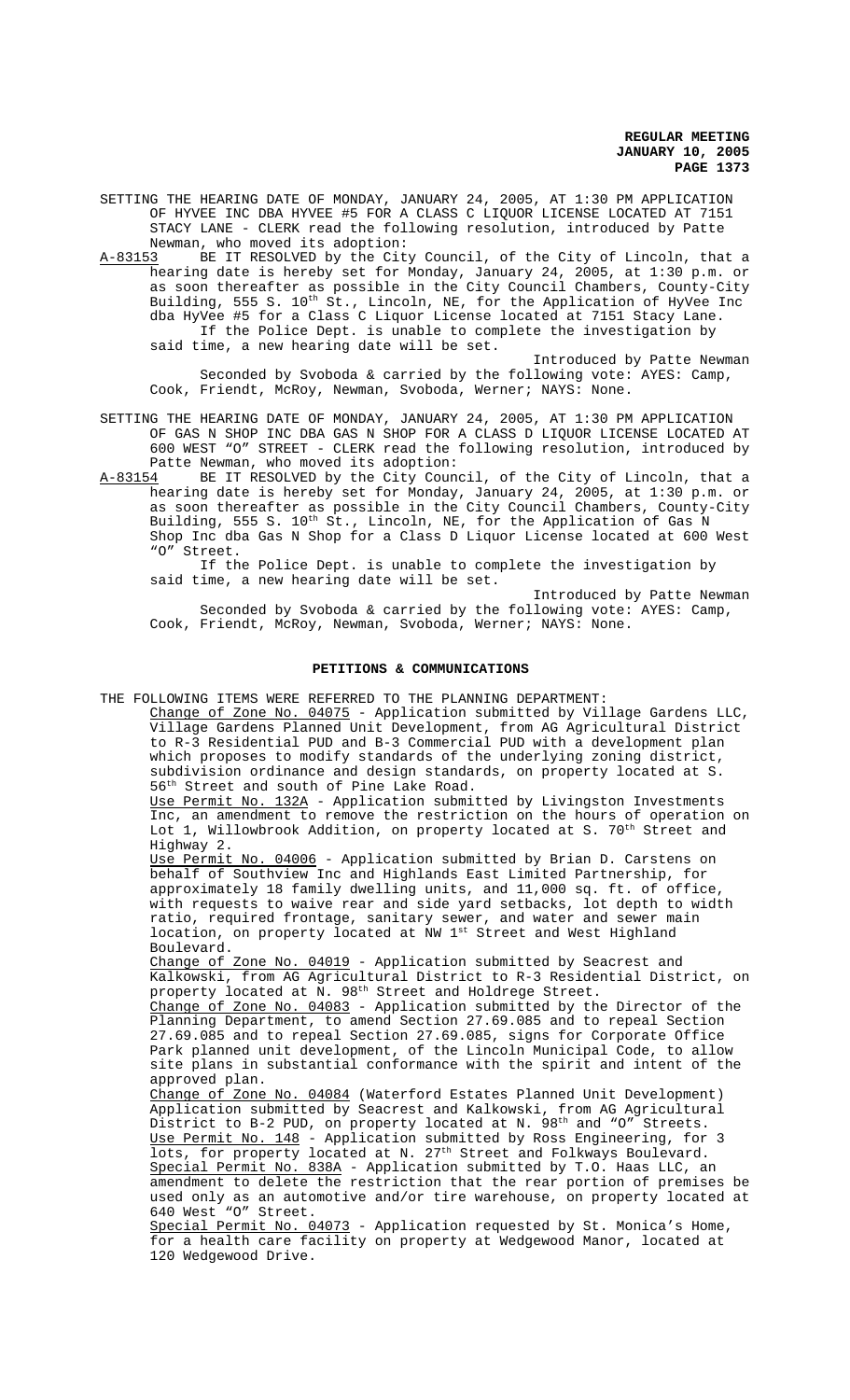#### **REPORTS OF CITY OFFICERS**

- LINCOLN WATER & WASTEWATER SYSTEM RECAPITULATION OF DAILY CASH RECEIPTS FOR DECEMBER, 2004 - CLERK presented said report which was placed on file in the office of the City Clerk. **(8-71)**
- CLERK'S LETTER AND MAYOR'S APPROVAL OF RESOLUTIONS AND ORDINANCES PASSED BY THE CITY COUNCIL ON DECEMBER 13, 2004 - CLERK presented said report which was placed on file in the office of the City Clerk. **(27-1)**
- CLERK'S LETTER AND MAYOR'S APPROVAL OF RESOLUTIONS AND ORDINANCES PASSED BY THE CITY COUNCIL ON DECEMBER 20, 2004 - CLERK presented said report which was placed on file in the office of the City Clerk. **(27-1)**
- REPORT FROM CITY TREASURER OF FRANCHISE TAX FROM AQUILA FOR THE MONTH OF NOVEMBER, 2004 - CLERK presented said report which was placed on file in the office of the City Clerk. **(16-1)**
- AUDIT REPORTS OF LINCOLN WATER AND WASTEWATER SYSTEMS FOR FY 2003-2004 CLERK presented said report which was placed on file in the office of the City Clerk. **(8-71A)**
- APPROVING THE DISTRIBUTION OF FUNDS REPRESENTING INTEREST EARNING ON SHORT-TERM INVESTMENTS OF IDLE FUNDS DURING THE MONTH ENDED NOVEMBER, 2004 - CLERK read the following resolution, introduced by Patte Newman, who moved its adoption:<br>A-83155 BE IT RESOLVE
- BE IT RESOLVED by the City Council of the City of Lincoln, Nebraska: That during the month ended November 30, 2004, \$451,286.81 was earned from the investments of "IDLE FUNDS". The same is hereby distributed to the various funds on pro-rata basis using the balance of each fund and allocating a portion of the interest on the ratio that such balance bears to the total of all fund balances.
	- Introduced by Patte Newman Seconded by Svoboda & carried by the following vote: AYES: Camp, Cook, Friendt, McRoy, Newman, Svoboda, Werner; NAYS: None.
- INVESTMENT OF FUNDS FOR THE WEEK OF DECEMBER 6 THRU DECEMBER 17, 2004 CLERK read the following resolution, introduced by Patte Newman, who moved its
- adoption:<br>A-83156 BE BE IT HEREBY RESOLVED BY THE CITY COUNCIL of the City of Lincoln, Nebraska:

That the attached list of investments be confirmed and approved, and the City Treasurer is hereby directed to hold said investments until maturity unless otherwise directed by the City Council.

Introduced by Patte Newman Seconded by Svoboda & carried by the following vote: AYES: Camp, Cook, Friendt, McRoy, Newman, Svoboda, Werner; NAYS: None.

- INVESTMENT OF FUNDS FOR THE WEEK OF DECEMBER 20 THRU DECEMBER 31, 2004 CLERK read the following resolution, introduced by Patte Newman, who moved its
- adoption:<br>A-83157 BE BE IT HEREBY RESOLVED BY THE CITY COUNCIL of the City of Lincoln, Nebraska:

That the attached list of investments be confirmed and approved, and the City Treasurer is hereby directed to hold said investments until maturity unless otherwise directed by the City Council. Introduced by Patte Newman

Seconded by Svoboda & carried by the following vote: AYES: Camp, Cook, Friendt, McRoy, Newman, Svoboda, Werner; NAYS: None.

REPORT FROM CITY TREASURER TELECOMMUNICATIONS OCCUPATION TAX FOR THE MONTH OF OCTOBER, 2004: VOICECOM TELECOM, QUEST COMM, XO LONG DISTANCE SERVICES, TRACFONE WIRELESS, NEXTEL WEST CORP, GUARANTEED PHONE SERVICE, INTELLICALL OPERATOR SERVICE, USCOC OF GREATER IOWA, BELL ATLANTIC COMM, SHAFFER COMM, LIBERTY WIRELESS, ONE CALL COMM, KDDI AMERICA, T-NETIX TELECOM SERVICES, IBM GLOBAL SERVICES, QUANTUM SHIFT COMM, ACN COMM SERVICES, CINCINNATI BELL ANY DISTANCE, MCLEOD USA TELECOMM SERVICES, CIII COMM OPERATIONS, VERIZON SELECT SERVICES, ONSTAR CORP, UCN INC, GLOBAL CROSSING TELECOMM, WORKING ASSESTS FUNDING SERVICE, TRANS NATIONAL COMM INTERNATIONAL, VIRGIN MOBILE USA, NORSTAN NETWORK SERVICES, AT&T COMM OF MIDWEST, NEBRASKA TECHNOLOGY & TELECOMM, CRICKET COMM, ALLTEL SYSTEMS OF THE MIDWEST, ALLTEL COMM OF NEBRASKA, ALLTEL NEBRASKA, CELLULAR ONE, AND PRIMUS TELECOMM; NOVEMBER, 2004: ZONE TELECOM, GTC TELECOM, GLOBALCOM, TRI-M COMM, LIGHTYEAR NETWORK SOLUTIONS, LDMI TELECOMM, AFFINITY NETWORK, ASSOCIATION ADMINISTRATORS,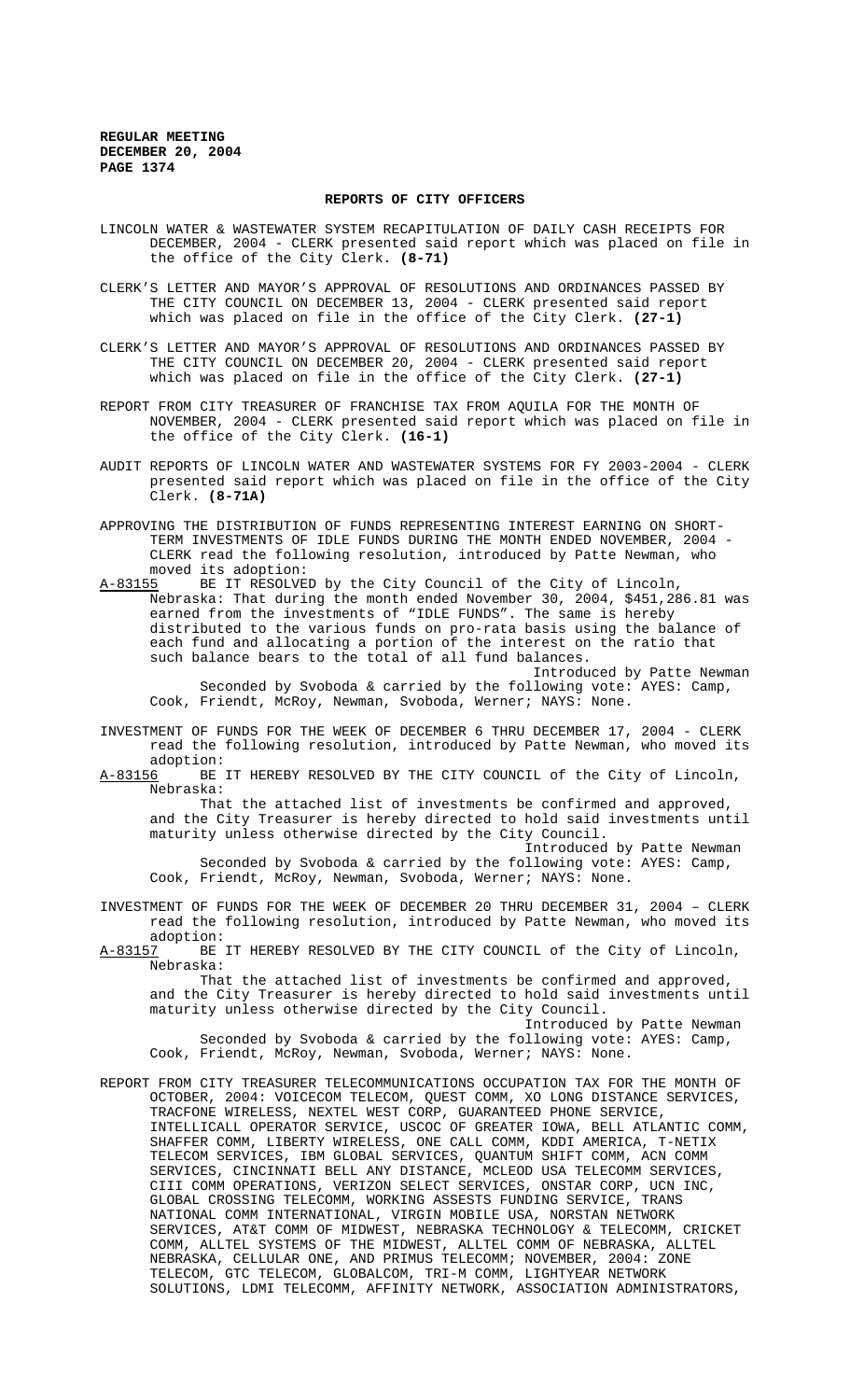SOUTHWESTERN BELL COMM, USA INC, ATS MOBILE TELEPHONE, NEXTEL WEST CORP, NOS COMM, NOSVA LIMITED PARTNERSHIP, TELECORP COMM, EXCEL TELECOM, D & D COMM, VARTEC TELECOM, AFFINITY NETWORK INC, NEXTEL PARTNERS, ATT WIRELESS PCS, SPRINT SPECTRUM, MCI WORLDCOM NETWORK SERVICES, SPRINT COMM, CELLULAR ONE, ALLTEL SYSTEMS OF THE MIDWEST, ALLTEL NEBRASKA, AND ALLTEL COMM OF NEBRASKA - CLERK PRESENTED SAID REPORT WHICH WAS PLACED ON FILE IN THE OFFICE OF THE CITY CLERK. **(20)**

- REQUEST APPROVED OF PUBLIC WORKS TO SET A PUBLIC HEARING DATE OF MONDAY, JANUARY 31, 2005, AT 5:30 P.M. AND PLACE ON THE FORMAL CITY COUNCIL AGENDA THE FOLLOWING:
	- 05-4 REPEALING ORDINANCE NO. 18447 CREATING PAVING DISTRICT NO. 2629, WEST BENTON STREET FROM NO.  $1^{ST}$  ST. STREET WEST APPROXIMATELY 600 FEET, DUE TO LACK OF MAJORITY PETITIONS. 05R-2 CREATING A PAVING UNIT IN WEST BENTON STREET FROM N. 1ST STREET WEST APPROXIMATELY 600 FEET AND ASSESSING THE COST AGAINST THE BENEFITTED PROPERTY.

# ORDINANCES - 1<sup>st</sup> READING & ASSOCIATED RESOLUTIONS (Resolutions listed hereunder advance to Public Hearing on 1/24/05)

- CHANGE OF ZONE 04078HP APPLICATION OF THE RAPE/SPOUSE ABUSE CRISIS CENTER TO DESIGNATE THE LALLY HOUSE AT 2541 N STREET AS A LANDMARK (In connection w/05R-4) - CLERK read an ordinance, introduced by Patte Newman, amending the City of Lincoln Zoning District Maps attached to and made a part of Title 27 of the Lincoln Municipal Code by designating certain property as a Landmark, the first time.
- SPECIAL PERMIT 04062 APPLICATION OF THE RAPE/SPOUSE ABUSE CRISIS CENTER TO OPERATE A CRISIS CENTER IN A LANDMARK LOCATED AT 2541 N STREET. (In connection w/05-1) (Action Date: 1/31/05)
- APPLICATION OF ONE VISTA LLC TO ASSIGN THE ADDRESS OF "ONE TALENT PLUS WAY" TO ITS TALENT PLUS BUILDING GENERALLY LOCATED AT 65TH STREET AND PIONEERS BLVD - CLERK read an ordinance, introduced by Patte Newman, designating the address of the Talent + building generally located at 65<sup>th</sup> Street and Pioneers Boulevard as "One Talent Plus Way" as requested by One Vista LLC, the first time.
- CHANGE OF ZONE 04076HP APPLICATION OF PAGES LLC TO DESIGNATE THE ZIMMER GROCERY STORE AT 1941-1943 K STREET AS A LANDMARK (In connection w/ 05R-6) - CLERK read an ordinance, introduced by Patte Newman, amending the City of Lincoln Zoning District Maps attached to and made a part of Title 27 of the Lincoln Municipal Code by designating certain property as a Landmark, the first time.
- SPECIAL PERMIT 04063 APPLICATION OF PAGES LLC TO OPERATE AN OFFICE AND A RESIDENCE IN A LANDMARK LOCATED AT 1941 - 1943 K STREET. (In connection w/05-3) (Action Date: 1/31/05)
- MISC. 04004 APPLICATION OF THE UNIVERSITY OF NEBRASKA BOARD OF REGENTS TO VACATE PORTIONS OF SEVERAL PLATS LOCATED WITHIN THE UNL EAST CAMPUS, INCLUDING VACATION OF PUBLIC RIGHTS-OF-WAY, GENERALLY LOCATED AT NORTH 40TH STREET AND LEIGHTON AVE - CLERK read an ordinance, introduced by Patte Newman, vacating a portion G.M. Barnes Subdivision, Pitcher and Baldwin's Second Addition to University Place, and University Place Addition located within the UNL East Campus and vacating portions of Leighton Avenue, north 40<sup>th</sup> Street, North 41<sup>st</sup> Street, North 42<sup>nd</sup> Street, North 43<sup>rd</sup> Street, North 44<sup>th</sup> Street, and Walker Avenue, generally located between North 33rd Street and North 45<sup>th</sup> Street and between Leighton Avenue and Huntington Avenue, Lincoln, Lancaster County, Nebraska, and retaining title thereto in the City of Lincoln, Nebraska, the first time.
- APPROVING A LEASE AGREEMENT BETWEEN THE CITY AND CEDARS YOUTH SERVICES TO OPERATE A CHILD CARE FACILITY LOCATED IN CENTER PARK GARAGE AT 12TH AND N STREETS FOR A 10-YEAR TERM COMMENCING OCTOBER, 2003 - CLERK read an ordinance, introduced by Patte Newman, accepting and approving a Lease Agreement between the City of Lincoln and Cedars Youth Services to operate a child care facility located below the Center Park Garage at 12<sup>th</sup> and N Streets for a 10-Year term beginning October, 2003, the first time.